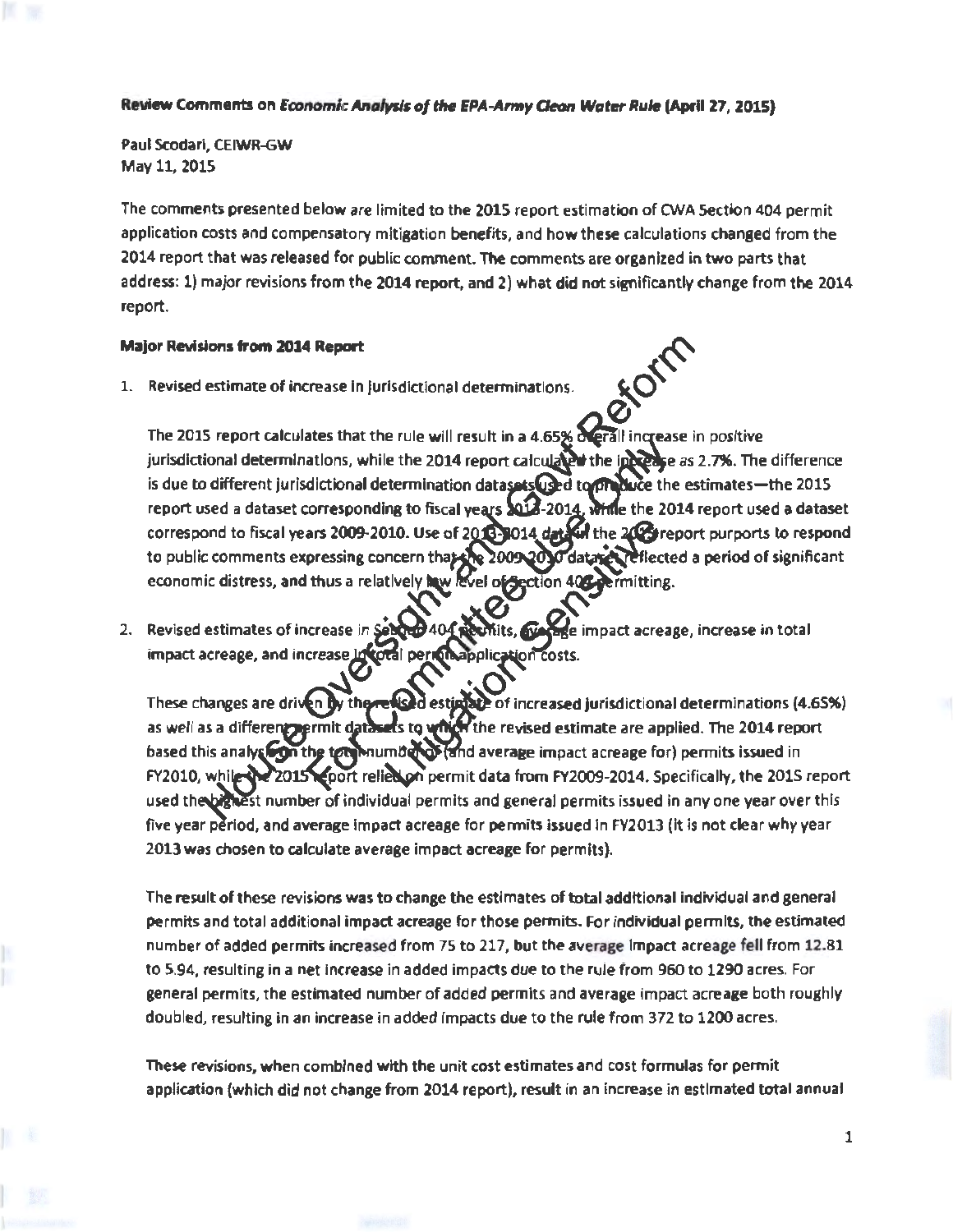permit application costs. From the 2014 report to the 2015 report, the "high" estimate for annual permitting costs increased from \$52.9 million to \$80.3 million.

## 3. Representation of USACE views

For the 2014 report, USACE made a point of telling EPA to delineate which sections of the analysis USACE did and did not contribute to, and to characterize the entire report as an EPA analysis. In the 2015 report, by contrast, EPA seems to go out of its way to link report responsibility to USACE. While it is true that USACE cannot run from this rulemaking or this report, some of things in the report that seem overblown might be addressed at the margin. One example Is the strange report title. Other examples involve assertions in the narrative about what the "agencies believe." For example, the last sentence of the second full paragraph on page 6 state, "For these and similar reasons, the agencies believe that positive jurisdictional determinations under the final rule will be less the castimed for the purpose of this economic analysis." These statements should be identified, reviewed, and modified as deemed this economic analysis." These statements should be identified, rea necessary to accurately reflect USACE views.

## What Did Not Significantly Change from 2014 Report

1. Section 404 dominates estimated rule costs and henerits<br>In both the 2014 report and the 2015 report, estimated effects for Sachion 404 drive the estimates of In both the 2014 report and the 2015 report, estimated effects for Section 404 drive the estimates of<br>rule costs and benefits. In the 2015 report, the "high" estimate for Section 404 compliance costs (sum rule costs and benefits. In the 2015 report, the of permit application and mitigation costs represented to the river rule costs, and estimated Section 404<br>benefits accounts for 87% of total rule benefits. While the 2015 report did not include estimates of fo15 report did not include estimates of increase in USACE costs for administering the Section 404 program; revised estimates apparently were not yet available for inclusion in this dra

2. Proportionality of estimated Section 404 benefits to costs

In both the 2014 and 2015 report, estimated Section 404 benefits, which are based on compensatory mitigation for permitted immets, outweren estimated Section 404 compliance costs. This is because unit (mitigation) denetits are greater than unit (compliance) costs for a "typical" Section 404 permit, where both are based on unit impact acreage. So even though the 2015 report signlflcantly increased estimated positive jurisdictional determinations and permitted impacts, this did not (could not) change the overall relationship between estimated benefits and costs for Section 404, and thus for the rule as a whole.

3. Section 404 benefits analysis

USACE has always recognized that the Section 404 benefits analysis Is meaningless. However, agencies are required by Administrative policy to develop benefits estimates for rulemakings whenever possible. The OMB representative for this rulemaking encouraged and appears comfortable with the benefits transfer approach applied for Section 404 benefits analysis, and from the beginning EPA was Intent on including a benefits analysis that would show that rule benefits outweigh costs (even though the CWA